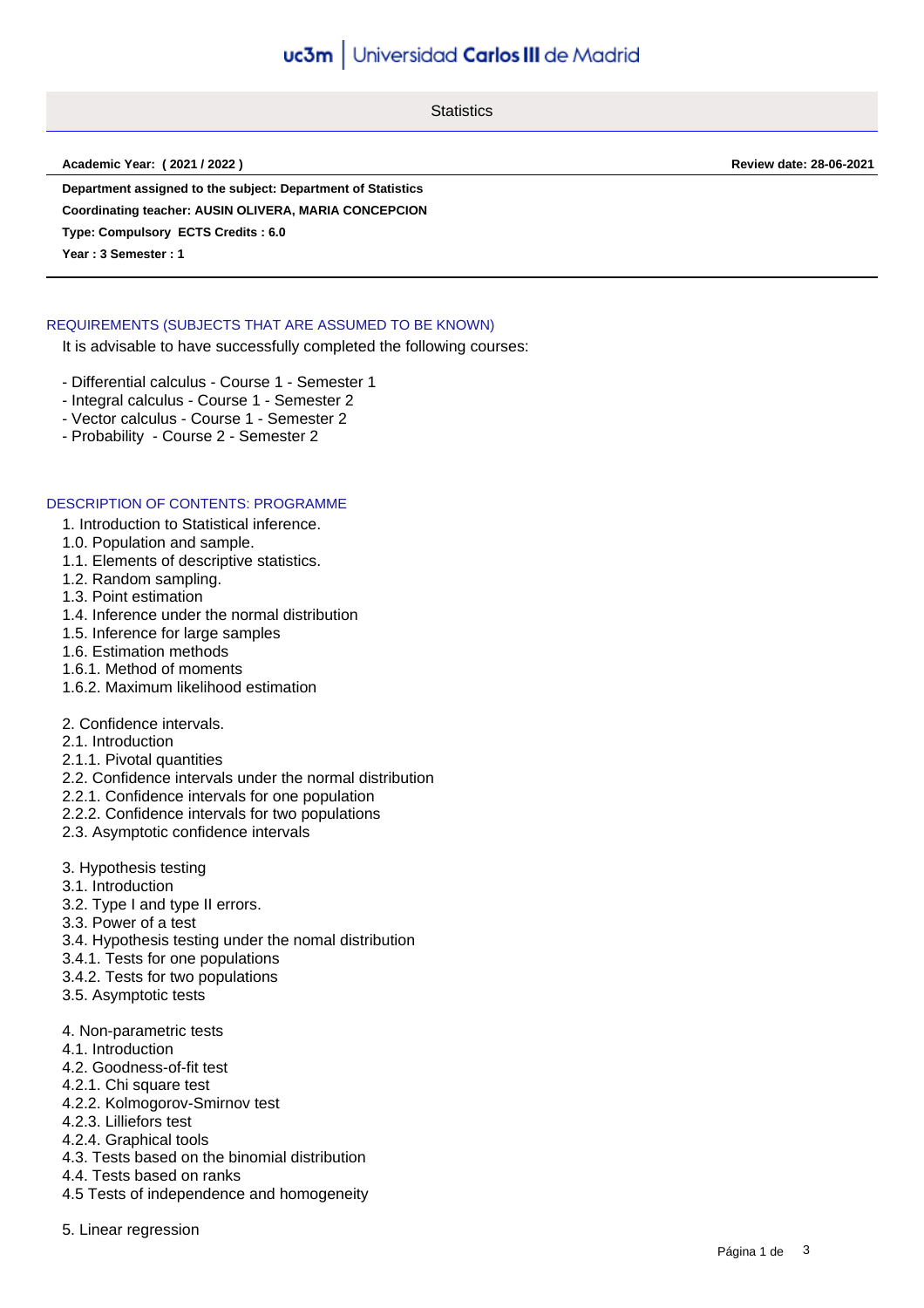- 5.1. Introduction
- 5.2. Simple linear regression
- 5.3. Multiple linear regression

#### LEARNING ACTIVITIES AND METHODOLOGY

THEORETICAL-PRACTICAL CLASSES. [44 hours with 100% classroom instruction, 1.67 ECTS] Knowledge and concepts students must acquire. Student receive course notes and will have basic reference texts to facilitate following the classes and carrying out follow up work. Students partake in exercises to resolve practical problems and participate in workshops and evaluation tests, all geared towards acquiring the necessary capabilities.

TUTORING SESSIONS. [4 hours of tutoring with 100% on-site attendance, 0.15 ECTS] Individualized attendance (individual tutoring) or in-group (group tutoring) for students with a teacher.

STUDENT INDIVIDUAL WORK OR GROUP WORK [98 hours with 0 % on-site, 3.72 ECTS]

WORKSHOPS AND LABORATORY SESSIONS [8 hours with 100% on site, 0.3 ECTS]

FINAL EXAM. [4 hours with 100% on site, 0.15 ECTS] Global assessment of knowledge, skills and capacities acquired throughout the course.

#### METHODOLOGIES

THEORY CLASS. Classroom presentations by the teacher with IT and audiovisual support in which the subject's main concepts are developed, while providing material and bibliography to complement student learning.

PRACTICAL CLASS. Resolution of practical cases and problem, posed by the teacher, and carried out individually or in a group.

TUTORING SESSIONS. Individualized attendance (individual tutoring sessions) or in-group (group tutoring sessions) for students with a teacher as tutor.

LABORATORY PRACTICAL SESSIONS. Applied/experimental learning/teaching in workshops and laboratories under the tutor's supervision.

#### ASSESSMENT SYSTEM

EVALUATION SYSTEMS

SE1 - FINAL EXAM. [60 %] Global assessment of knowledge, skills and capacities acquired throughout the course.

SE2 - CONTINUOUS EVALUATION. [40 %] Assesses papers, projects, class presentations, debates, exercises, internships and workshops throughout the course.

| % end-of-term-examination:                                       |     |
|------------------------------------------------------------------|-----|
| % of continuous assessment (assigments, laboratory, practicals): | -40 |

#### BASIC BIBLIOGRAPHY

- MONTGOMERY, D.C., RUNGER, G.C. Applied Statistics and Probability for Engineers, John Wiley & Sons, 2003

- NAVIDI, W. Statistics for Engineers and Scientists., McGraw-Hill, 2006

 - NEWBOLD, P., CARLSON, W.L., THORNE, B. Statistics for Business and Economics., Prentice-Hall, 2013 - WACKERLY, D.D., MENDENHALL, W., SCHEAFFER, R.L. Mathematical statistics with applications, Thomson, 2008